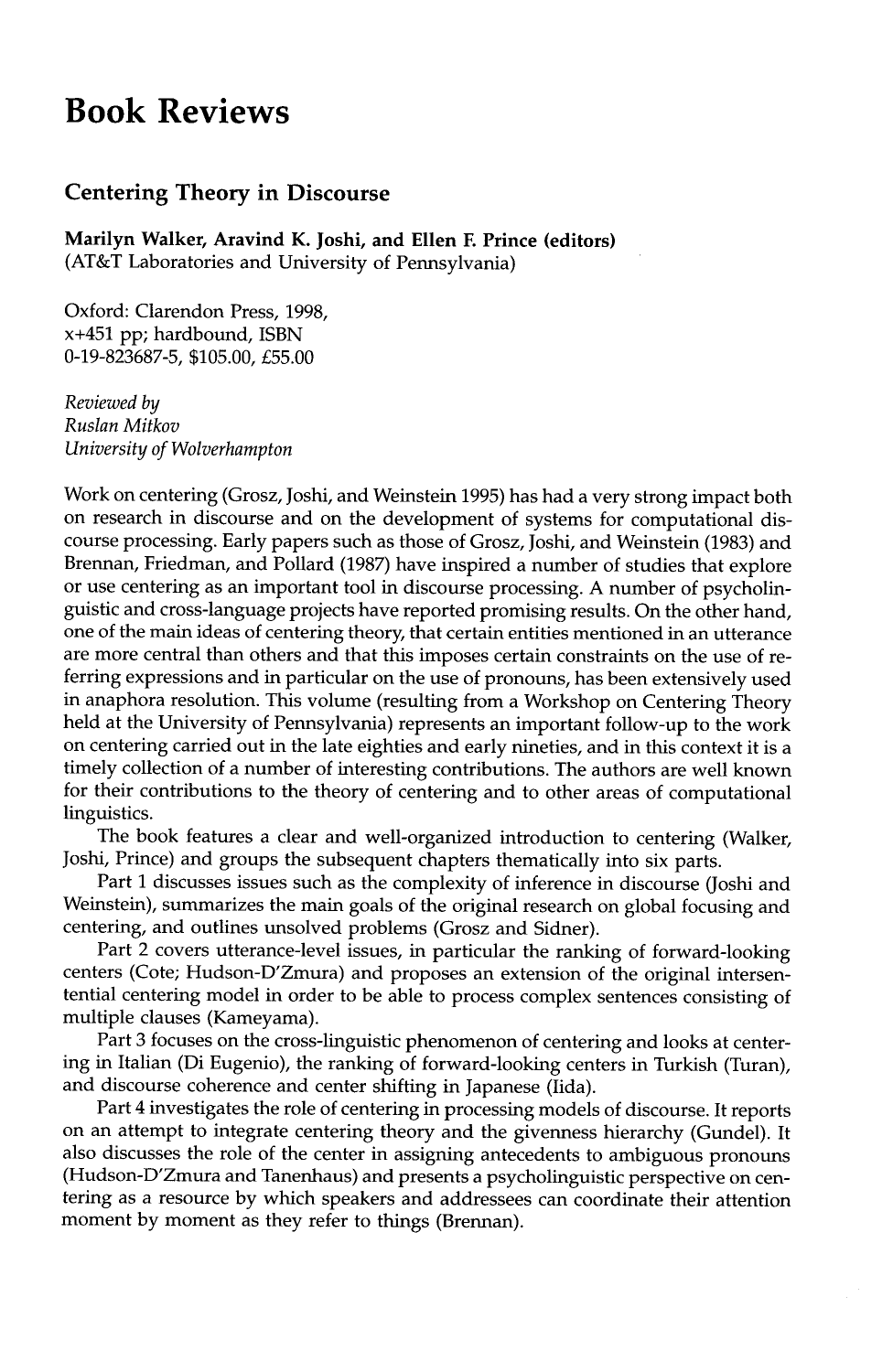Part 5 is dedicated to information structure and centering. It covers issues such as word order and centering in Turkish (Hoffman), centering transitions as a measure of discourse coherence (Hurewitz), the relationship between centering, global focus, and right-dislocation (Grosz and Ziv), and recency effects in English inversion (Birner).

Part 6 covers discourse structure and centering, commenting on open questions such as how local utterance processing relates to the global discourse context and how centering interacts with the global context in constraining the surface form of referring expressions other than pronouns (Passonneau). Part 6 also looks at the place of centering in a general theory of anaphora resolution and proposes a new hybrid theory that integrates Grosz and Sidner's discourse structure theory with a dynamic theory of semantic interpretation (Roberts). Finally in the last chapter of Part 6, it is argued that the restriction of centering to operate within a discourse segment should be abandoned in favor of a new model integrating centering and the global discourse structure and to this end it is proposed that a model of attentional state, the cache model, be integrated with the centering algorithm (Walker).

Centering has proved to be a powerful tool for accounting for discourse coherence and has been used successfully in anaphora resolution; however, as with every theory in linguistics, it has its limitations. Some chapters suggest extensions of or amendments to the centering theory with a view to achieving a more comprehensive and successful model (e.g., the chapters by Kameyama, Roberts, and Walker). Ideally, in addition to papers such as Kameyama's and Walker's, this collection could perhaps also have featured extended versions of papers, such as those of Kehler (1997) and Hahn and Strube (1997), that highlight certain weaknesses of the original centering model or suggest extensions or alternative solutions (Strube 1998). It must be acknowledged here that the production schedule of this volume may have been a factor in not including some of this recent work, and also that space limits might not have allowed all possible areas of centering to be covered. These are, however, minor points; the volume is a very well edited collection of excellent papers, and I recommend it unreservedly as a valuable source to anyone interested in centering, discourse, or computational linguistics in general.

## **References**

- Brennan, Susan, Marilyn Friedman and Carl Pollard. 1987. A centering approach to pronouns. In *Proceedings of the 25th Annual Meeting of the Association for Computational Linguistics,* Stanford, CA, pages 155-162.
- Grosz, Barbara J., Aravind Joshi, and Scott Weinstein. 1983. Providing a unified account of definite noun phrases in discourse. In *Proceedings of the 21st Annual meeting of the Association for Computational Linguistics,* Cambridge, MA, pages 44-50.
- Grosz, Barbara J., Aravind Joshi, and Scott Weinstein. 1995. Centering: A framework for modeling the local coherence of discourse. *Computational Linguistics,*  21(2):203-225.
- Hahn, Udo and Michael Strube. 1997. Centering-in-the-large: Computing referential discourse segments. *Proceedings of the 35th Annual Meeting of the Association for Computational Linguistics,* Madrid, pages 104-111.
- Kehler, Andrew. 1997. Current theories of centering and pronoun interpretation: A critical evaluation. *Computational Linguistics,* 23(3):467-475.
- Strube, Michael. 1998. Never look back: An alternative to centering. In *Proceedings of COLING-ACL'98: 36 th Annual Meeting of the Association for Computational Linguistics and 17th International Conference on Computational Linguistics,* Montreal, pages 1251-1257.

*Ruslan Mitkov* is Professor of Computational Linguistics and Language Engineering at the School of Languages and European Studies, University of Wolverhampton. He received his Ph.D. in 1987 from Dresden University, Germany, and since then has been actively researching in Computational Linguistics with more than 90 publications to his credit. His current research focuses